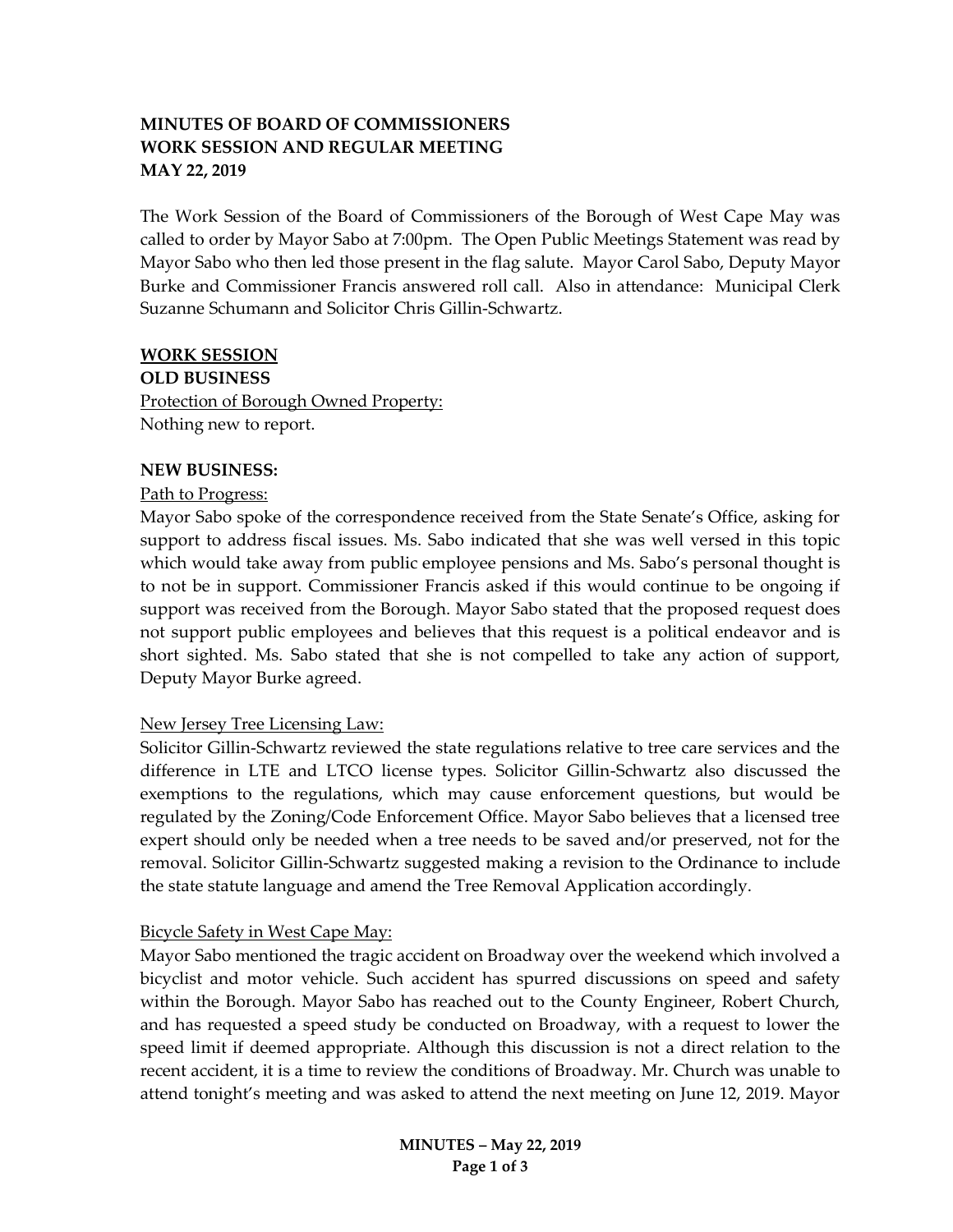Sabo stated that she lives on Broadway and often notices the speeding of vehicles along this roadway. Mayor Sabo indicated that the Cape Island Connection Bike Maps have been released this week and are available in Borough Hall and these maps provide suggested roadways for bicyclists, as well as roadways to avoid when bicycling through Cape Island. Mayor Sabo reminded everyone to slow down and be aware of surroundings.

Chief Marino stated that the accident is still under investigation and is pending the receipt of some information and documentation from New Jersey Transit. Chief Marino indicated that the victim was a visitor to the area and was traveling on a motorized bicycle and that the speed at which she was traveling is unknown. Chief Marino stated that although a reduction in the speed may not reduce injury, it will hopefully slow drivers down overall. It was mentioned that there is a lack of areas available to patrol for speed in the areas of Broadway, as well as West Perry, but it is an ongoing discussion within the police department.

Chief Marino spoke about the overall success of the four-way intersection at Park Boulevard and Leaming Avenue and requested that the trees along Park Center be trimmed backed so that there is not a visual interference of the stop sign.

#### Review of Ordinance 546-19:

Solicitor Gillin-Schwartz discussed the reason for the renewal of the New Jersey Natural Gas Company Franchise Agreement, which will be renewed for a fifty (50) year term. The renewal of this Agreement will be approved by Ordinance, since the Borough is a Walsh Act community.

# **PUBLIC PORTION:**

NONE

The Work Session concluded at 7:36pm.

# **REGULAR MEETING**

# **CONSENT AGENDA**

On motion of Deputy Mayor Burke, seconded by Commissioner Francis, the following Consent Agenda was unanimously approved on roll call vote.

# Minutes:

| May 8, 2019 Work Session and Regular Meeting |
|----------------------------------------------|
| May 8, 2019 Closed Session                   |

# Ordinances for Introduction and Publication:

564-19 An Ordinance Authorizing Renewal of the Franchise Agreement with the New Jersey Natural Gas Company

> **MINUTES – May 22, 2019 Page 2 of 3**